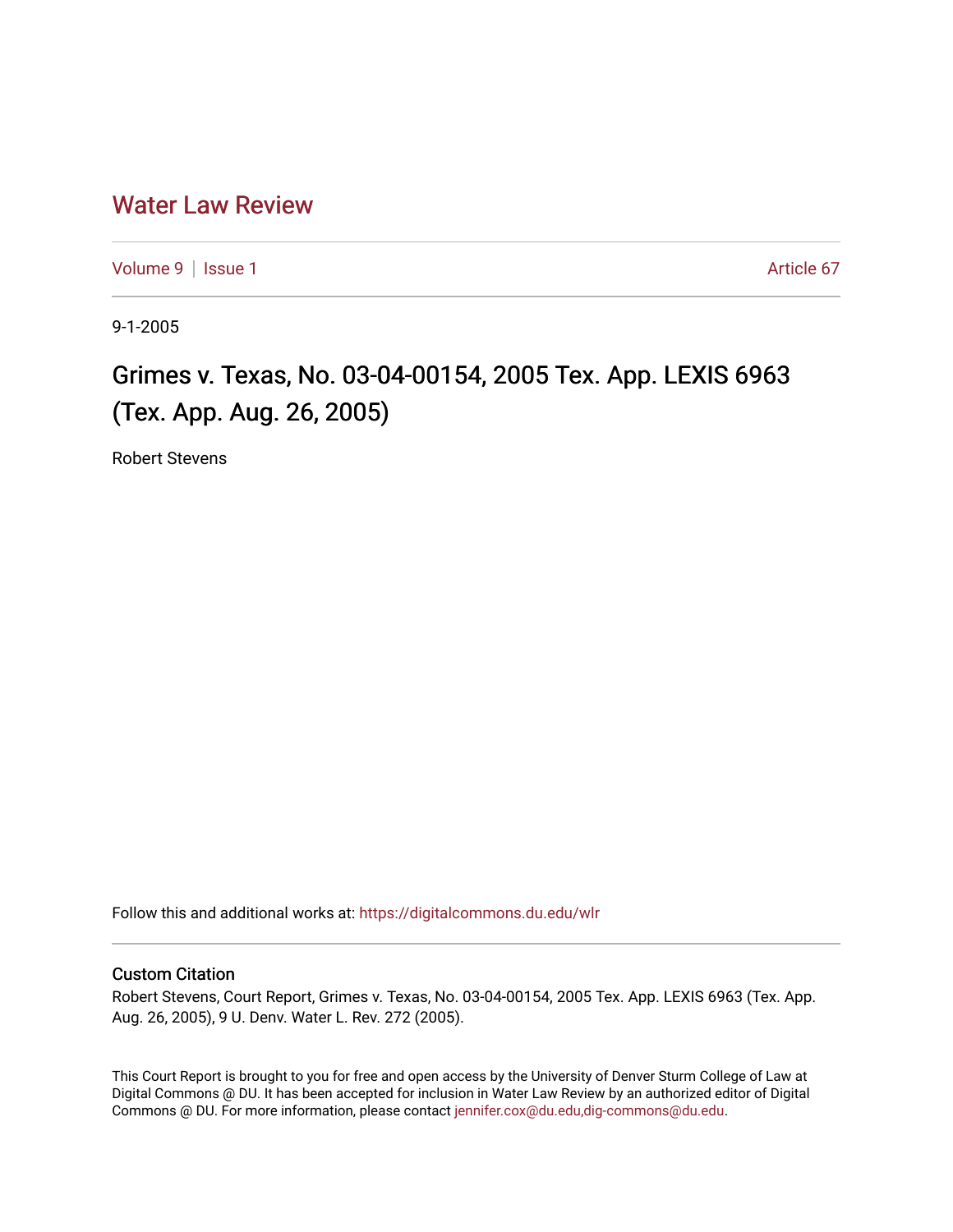HCFCD's approval of the Lakewood Grove subdivision. The court found that the important factor in the public-use determination was the character of the right inuring to the public, not the extent to which the public exercised its right. Thus, it was immaterial if the use was limited to citizens of a local neighborhood, so long as it was open to all who choose to avail themselves of it. The court found that the District's evidence that both the ditch expansion and the pond construction would serve the public purpose of draining excess water from the area sufficed for a showing of public use.

Courts do not review a condemnor's exercise of its discretion to determine public necessity without a showing that the condemnor acted fraudulently, in bad faith, or arbitrarily and capriciously. Therefore, the second issue of disputed fact reviewed by the court was whether the District acted fraudulently or arbitrarily in concluding that public necessity justified condemning the property. Newsom argued that the District did not use a reasonable basis for their determination of necessity, but rather abdicated its responsibilities to the developers. The court found that the condemnation agreements signed by the District and the private developers, requiring the developers to front all costs of the condemnation and providing that the District would not have to reimburse the developers if the condemnation proceedings were unsuccessful for any reason, raised an inference that the District had abdicated its discretion to determine whether the condemnation was backed by public necessity. Thus, the court found that a genuine issue of material fact as to whether the utility district acted arbitrarily and capriciously precluded summary judgment.

## *Keely Downs*

Grimes **v.** Texas, **No.** 03-04-00154, **2005** Tex. **App. LEXIS 6963** (Tex. **App.** Aug. **26, 2005)** (holding that the order from the Texas Railroad Commission granting a permit to Endeavor Energy Resources to operate a saltwater disposal well was supported by substantial evidence, in the public interest, and not arbitrary or capricious).

The Texas Railroad Commission ("Commission") granted a permit to Endeavor Energy Resources ("Endeavor") to operate a saltwater disposal well located on one-third of a surface estate, which Endeavor leased from Howard Hill Grimes ("Grimes"). Grimes, the owner of two-thirds of the surface estate and an undivided interest in the mineral estate of the tract that he leased to Endeavor, opposed Endeavor's permit application because he feared the saltwater operations on the adjacent land would damage his groundwater and surface estate.

After the Commission granted a permit to Endeavor to operate a saltwater disposal well, Grimes brought suit appealing the Commission's order issuing the permit. The District Court of Travis County, 53rd Judicial District, affirmed the Commission's order granting the